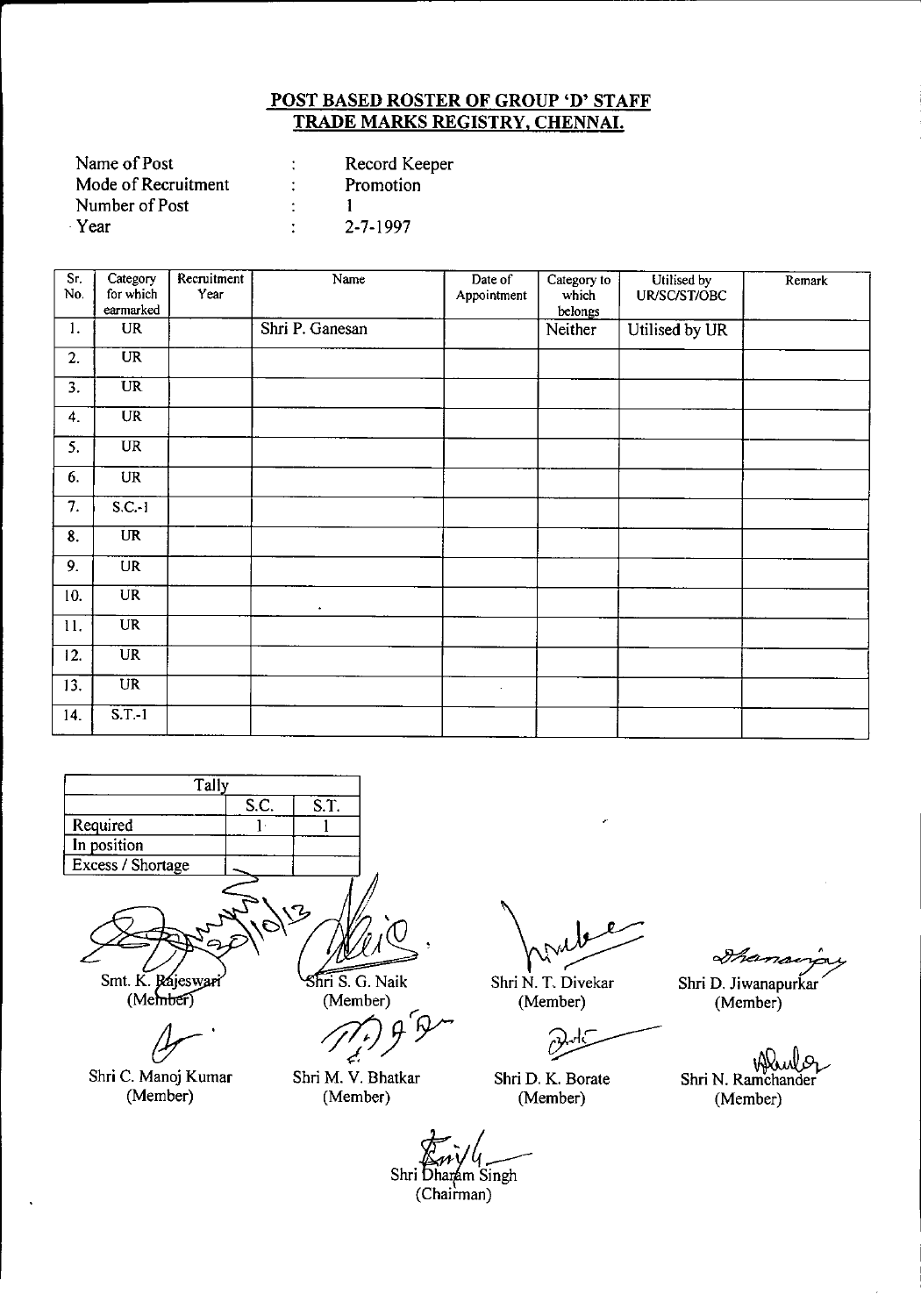| Name of Post        | Record Keeper |
|---------------------|---------------|
| Mode of Recruitment | Promotion     |
| Number of Post      |               |
| Year                | 31-12-1997    |

| Sr.              | Category        | Recruitment | Name            | Date of     | Category to      | Utilised by    | Remark |
|------------------|-----------------|-------------|-----------------|-------------|------------------|----------------|--------|
| No.              | for which       | Year        |                 | Appointment | which<br>belongs | UR/SC/ST/OBC   |        |
|                  | earmarked       |             |                 |             | Neither          | Utilised by UR |        |
| 1.               | <b>UR</b>       |             | Shri P. Ganesan |             |                  |                |        |
| 2.               | UR              |             |                 |             |                  |                |        |
| $\overline{3}$ . | <b>UR</b>       |             |                 |             |                  |                |        |
| 4.               | <b>UR</b>       |             |                 |             |                  |                |        |
| 5.               | UR.             |             |                 |             |                  |                |        |
| 6.               | <b>UR</b>       |             |                 |             |                  |                |        |
| 7.               | S.C.1           |             |                 |             |                  |                |        |
| 8.               | $\overline{UR}$ |             |                 |             |                  |                |        |
| 9.               | <b>UR</b>       |             |                 |             |                  |                |        |
| 10.              | <b>UR</b>       |             |                 |             |                  |                |        |
| 11.              | <b>UR</b>       |             |                 |             |                  |                |        |
| 12.              | <b>UR</b>       |             |                 |             |                  |                |        |
| 13.              | <b>UR</b>       |             |                 |             |                  |                |        |
| 14.              | S.T.1           |             |                 |             |                  |                |        |



 $\overline{a}$ . Shri C. Manoj Kumar (Member)

(Member)<br>*{* 

Shri M. V. Bhatkar (Member)

 $\int_{\mathcal{N}^{\mathcal{M}}}$ 

Shri N. T. Divekar (Member)

م<br>م

Shri D. K. Borate (Member)

Shri D. Jiwanapurkaf

(Member)

Shri N. Ramchander (Member)

Shri *\$,'* )<br>E*ivil<sub>y</sub>*<br>Dhafam Singh

(Chairman)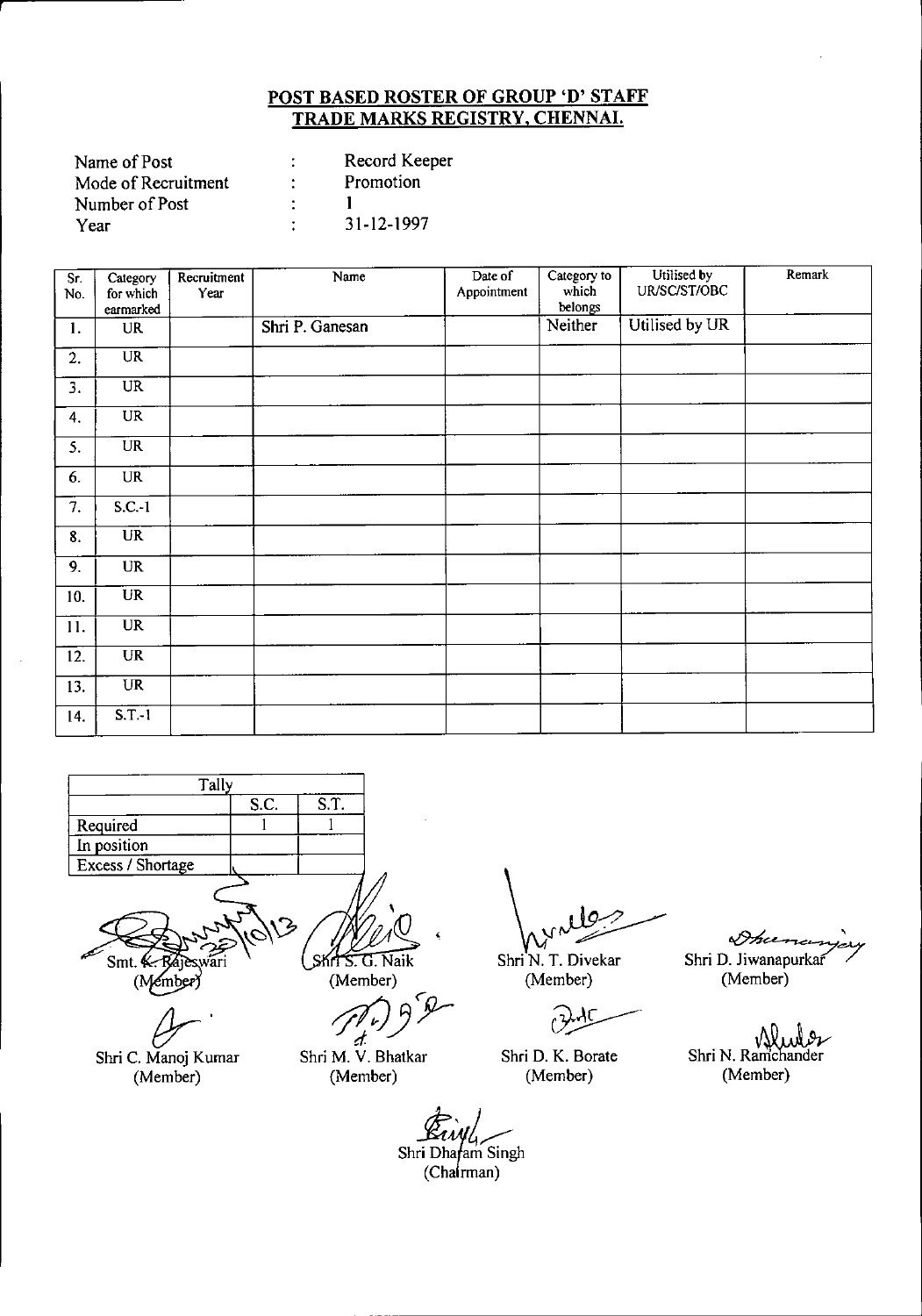| Record Keeper |
|---------------|
| Promotion     |
|               |
| 31-12-1998    |
|               |

r

| Sr.<br>No.       | Category<br>for which  | Recruitment<br>Year | Name            | Date of<br>Appointment | Category to<br>which | Utilised by<br>UR/SC/ST/OBC | Remark |
|------------------|------------------------|---------------------|-----------------|------------------------|----------------------|-----------------------------|--------|
|                  | earmarked              |                     |                 |                        | belongs              |                             |        |
| 1.               | <b>UR</b>              |                     | Shri P. Ganesan |                        | Neither              | Utilised by UR              |        |
| 2.               | UR                     |                     |                 |                        |                      |                             |        |
| $\overline{3}$ . | UR                     |                     |                 |                        |                      |                             |        |
| 4.               | <b>UR</b>              |                     |                 |                        |                      |                             |        |
| 5.               | $\overline{\text{UR}}$ |                     |                 |                        |                      |                             |        |
| 6.               | <b>UR</b>              |                     |                 |                        |                      |                             |        |
| 7.               | $S.C.-1$               |                     |                 |                        |                      |                             |        |
| 8.               | $\overline{UR}$        |                     |                 |                        |                      |                             |        |
| 9.               | <b>UR</b>              |                     |                 |                        |                      |                             |        |
| 10.              | $\overline{\text{UR}}$ |                     |                 |                        |                      |                             |        |
| 11.              | <b>UR</b>              |                     |                 |                        |                      |                             |        |
| 12.              | <b>UR</b>              |                     |                 |                        |                      |                             |        |
| 13.              | <b>UR</b>              |                     |                 |                        |                      |                             |        |
| 14.              | $S.T.-1$               |                     |                 |                        |                      |                             |        |



(Member)

 $4-$ 

Shri C. Manoj Kumar (Member)

 $\overline{\text{Shri S. G.}}$  Naik (Member)

*Member*)<br>*12. 9<sup>6</sup>PM* 

Shri M. V. Bhatkar (Member)

Shri N. T. Divekar (Member)

Shri D. K. Borate (Member)

 $\gamma$  is  $\gamma$ Shri D. Jiwanapurkar (Member)

*Wendor* Shri N. Ramchander (Member) .

Shri Dharam Singh (Chairman)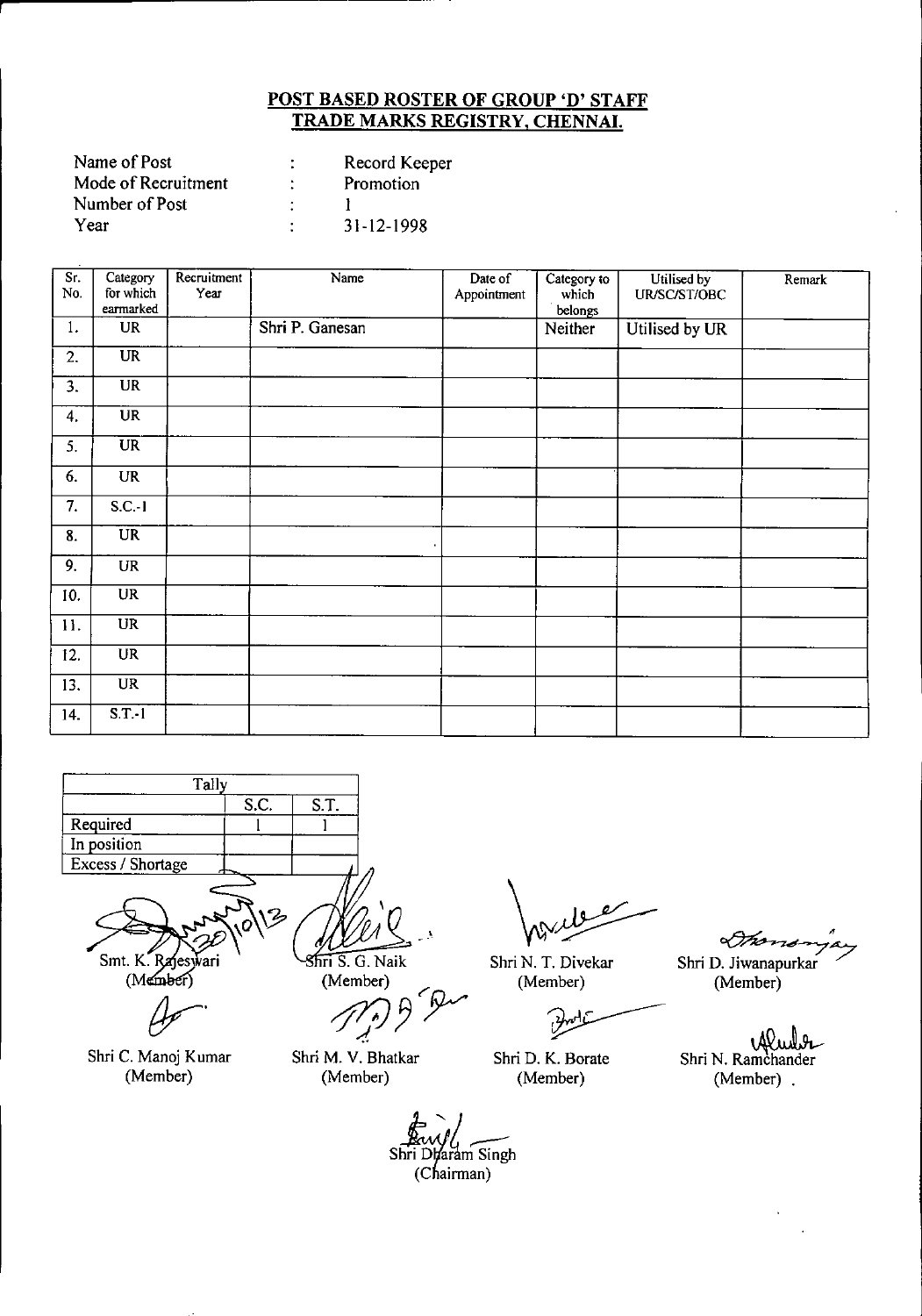| Record Keeper |
|---------------|
| Promotion     |
|               |
| 31-12-1999    |
|               |

| $\overline{S}$ r.<br>No. | Category<br>for which<br>earmarked | Recruitment<br>Year | Name            | Date of<br>Appointment | Category to<br>which<br>belongs | Utilised by<br>UR/SC/ST/OBC | Remark |
|--------------------------|------------------------------------|---------------------|-----------------|------------------------|---------------------------------|-----------------------------|--------|
| 1.                       | <b>UR</b>                          |                     | Shri P. Ganesan |                        | Neither                         | Utilised by UR              |        |
| 2.                       | $\overline{UR}$                    |                     |                 |                        |                                 |                             |        |
| 3.                       | $\overline{\text{UR}}$             |                     |                 |                        |                                 |                             |        |
| 4.                       | $\overline{\text{UR}}$             |                     |                 |                        |                                 |                             |        |
| 5.                       | <b>UR</b>                          |                     |                 |                        |                                 |                             |        |
| 6.                       | <b>UR</b>                          |                     |                 |                        |                                 |                             |        |
| 7.                       | $S.C.-1$                           |                     |                 |                        |                                 |                             |        |
| 8.                       | <b>UR</b>                          |                     |                 |                        |                                 |                             |        |
| 9.                       | <b>UR</b>                          |                     |                 |                        |                                 |                             |        |
| 10.                      | $\overline{\text{UR}}$             |                     |                 |                        |                                 |                             |        |
| 11.                      | UR                                 |                     |                 |                        |                                 |                             |        |
| 12.                      | <b>UR</b>                          |                     |                 |                        |                                 |                             |        |
| 13.                      | <b>UR</b>                          |                     |                 |                        |                                 |                             |        |
| 14.                      | S.T.1                              |                     |                 |                        |                                 |                             |        |



Shri C. Manoj Kumar (Member)

Shri M. V. Bhatkar

(Member)

Shri N. T. Divekar (Member)

V)

Shri D. K. Borate (Member)

ana ya Thamarya<br>Shri D. Jiwanapurkar

(Member)

Shri N. Ramchander (Member)

Shri Dharam Singh (Chairman)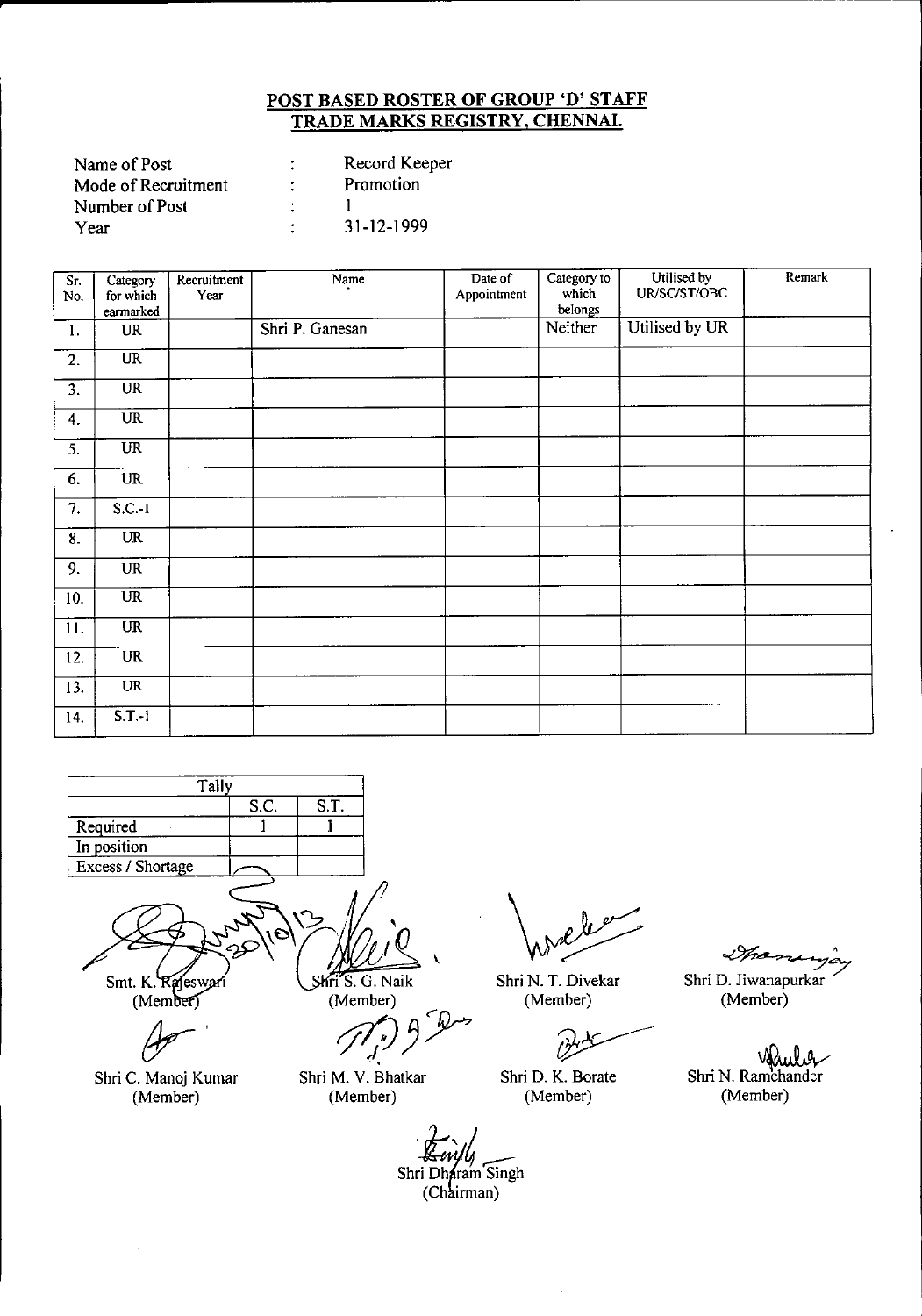| Name of Post        | Record Keeper    |
|---------------------|------------------|
| Mode of Recruitment | Promotion        |
| Number of Post      |                  |
| Year                | $31 - 12 - 2000$ |

| Sr.<br>No.     | Category<br>for which  | Recruitment<br>Year | Name                  | Date of<br>Appointment | Category to<br>which | Utilised by<br>UR/SC/ST/OBC | Remark |
|----------------|------------------------|---------------------|-----------------------|------------------------|----------------------|-----------------------------|--------|
|                | earmarked              |                     |                       |                        | belongs              |                             |        |
| $\mathbf{1}$ . | <b>UR</b>              |                     | Shri P. Ganesan<br>¥. |                        | Neither              | Utilised by UR              |        |
| 2.             | $\overline{\text{UR}}$ |                     |                       |                        |                      |                             |        |
| 3.             | <b>UR</b>              |                     |                       |                        |                      |                             |        |
| 4.             | <b>UR</b>              |                     |                       |                        |                      |                             |        |
| 5.             | $U_{R}$                |                     |                       |                        |                      |                             |        |
| 6.             | <b>UR</b>              |                     |                       |                        |                      |                             |        |
| 7.             | $S.C.-1$               |                     |                       |                        |                      |                             |        |
| 8.             | $\overline{UR}$        |                     |                       |                        |                      |                             |        |
| 9.             | <b>UR</b>              |                     |                       |                        |                      |                             |        |
| 10.            | UR                     |                     |                       |                        |                      |                             |        |
| 11.            | <b>UR</b>              |                     |                       |                        |                      |                             |        |
| 12.            | $\overline{UR}$        |                     |                       |                        |                      |                             |        |
| 13.            | $_{\rm UR}$            |                     |                       |                        |                      |                             |        |
| 14.            | $S.T.-1$               |                     |                       |                        |                      |                             |        |



Shri C. Manoj Kumar (Member)

Shri M. V. Bhatkar (Member)

Shri N. T. Divekar (Member)

 $\partial$ 

Shri D. K. Borate (Member)

Ihr 17

Shri D. Jiwanapurkar (Member)

Shri N. Ramchander (Member)

*ck:AA~j.-'* Shri Dha*f*am Singh (ChaIrman)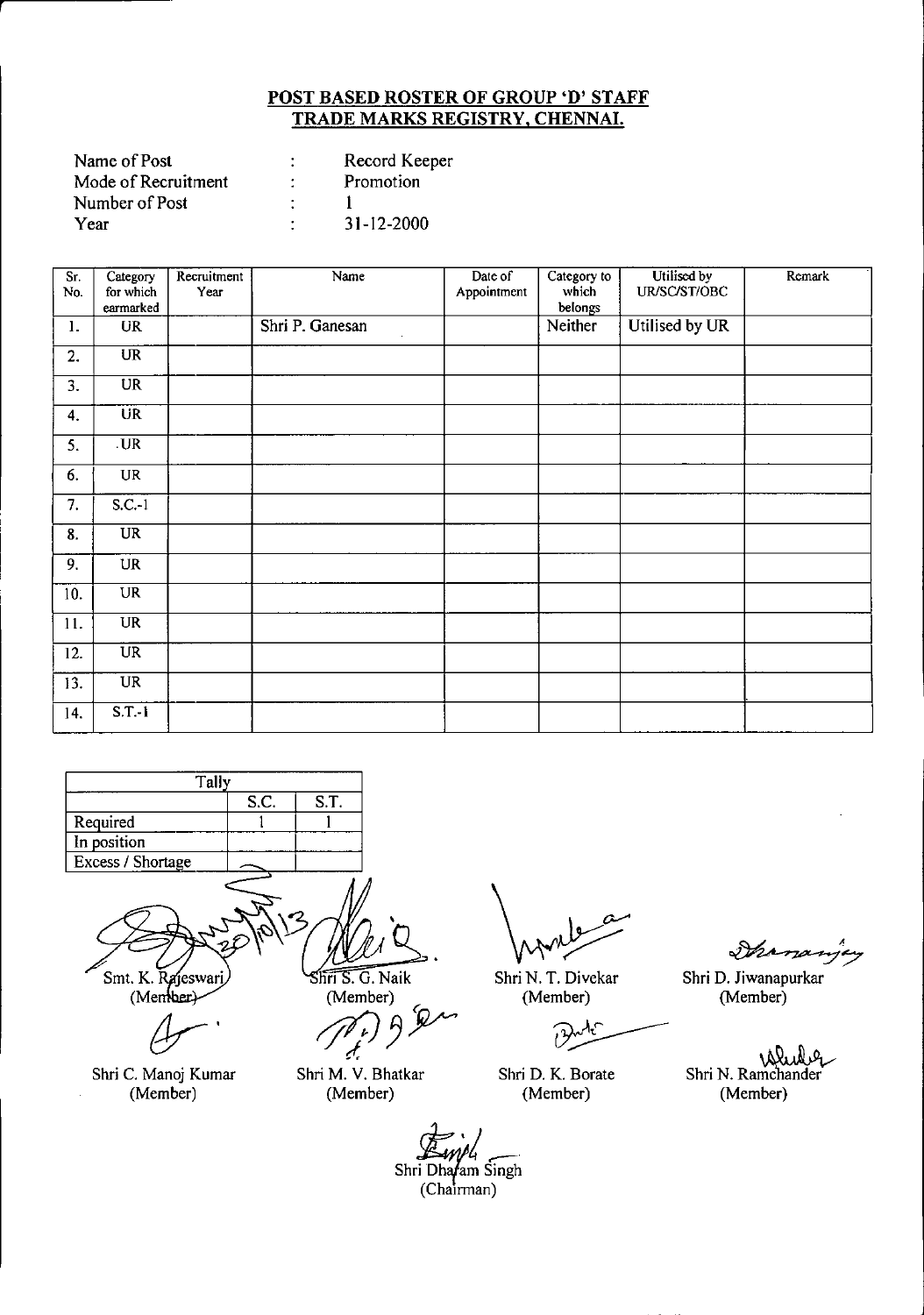| Name of Post        | Record Keeper |
|---------------------|---------------|
| Mode of Recruitment | Promotion     |
| Number of Post      |               |
| Year                | 31-12-2001    |

| Sr.<br>No. | Category<br>for which<br>earmarked | Recruitment<br>Year | Name            | Date of<br>Appointment | Category to<br>which<br>belongs | Utilised by<br>UR/SC/ST/OBC | Remark |
|------------|------------------------------------|---------------------|-----------------|------------------------|---------------------------------|-----------------------------|--------|
| 1.         | <b>UR</b>                          |                     | Shri P. Ganesan |                        | Neither                         | Utilised by UR              |        |
| 2.         | $\overline{UR}$                    |                     |                 |                        |                                 |                             |        |
| 3.         | <b>UR</b>                          |                     |                 |                        |                                 |                             |        |
| 4.         | <b>UR</b>                          |                     |                 |                        |                                 |                             |        |
| 5.         | $\overline{\text{UR}}$             |                     |                 |                        |                                 |                             |        |
| 6.         | <b>UR</b>                          |                     | $\bullet$       |                        |                                 |                             |        |
| 7.         | $S.C.-1$                           |                     |                 |                        |                                 |                             |        |
| 8.         | <b>UR</b>                          |                     |                 |                        |                                 |                             |        |
| 9.         | <b>UR</b>                          |                     |                 |                        |                                 |                             |        |
| 10.        | UR                                 |                     |                 |                        |                                 |                             |        |
| 11.        | <b>UR</b>                          |                     |                 |                        |                                 |                             |        |
| 12.        | $\overline{UR}$                    |                     |                 |                        |                                 |                             |        |
| 13.        | $\overline{\text{UR}}$             |                     |                 |                        |                                 |                             |        |
| 14.        | $S.T.-1$                           |                     |                 |                        |                                 |                             |        |



Smt. K. Kajeswari  $(Mem\overline{b}er)$ 

*Jr'*

Shri C. Manoj Kumar (Member)

Shri S. G. Naik

(Member)

Shri M. V. Bhatkar (Member)

Shri N. T. Divekar (Member)

Shri D. K. Borate (Member)

Dhenongey

Shri D. Jiwanapurkar (Member)

.~ Shri N. Ramchander (Member)

Shri Dhafam Singh (Chairman)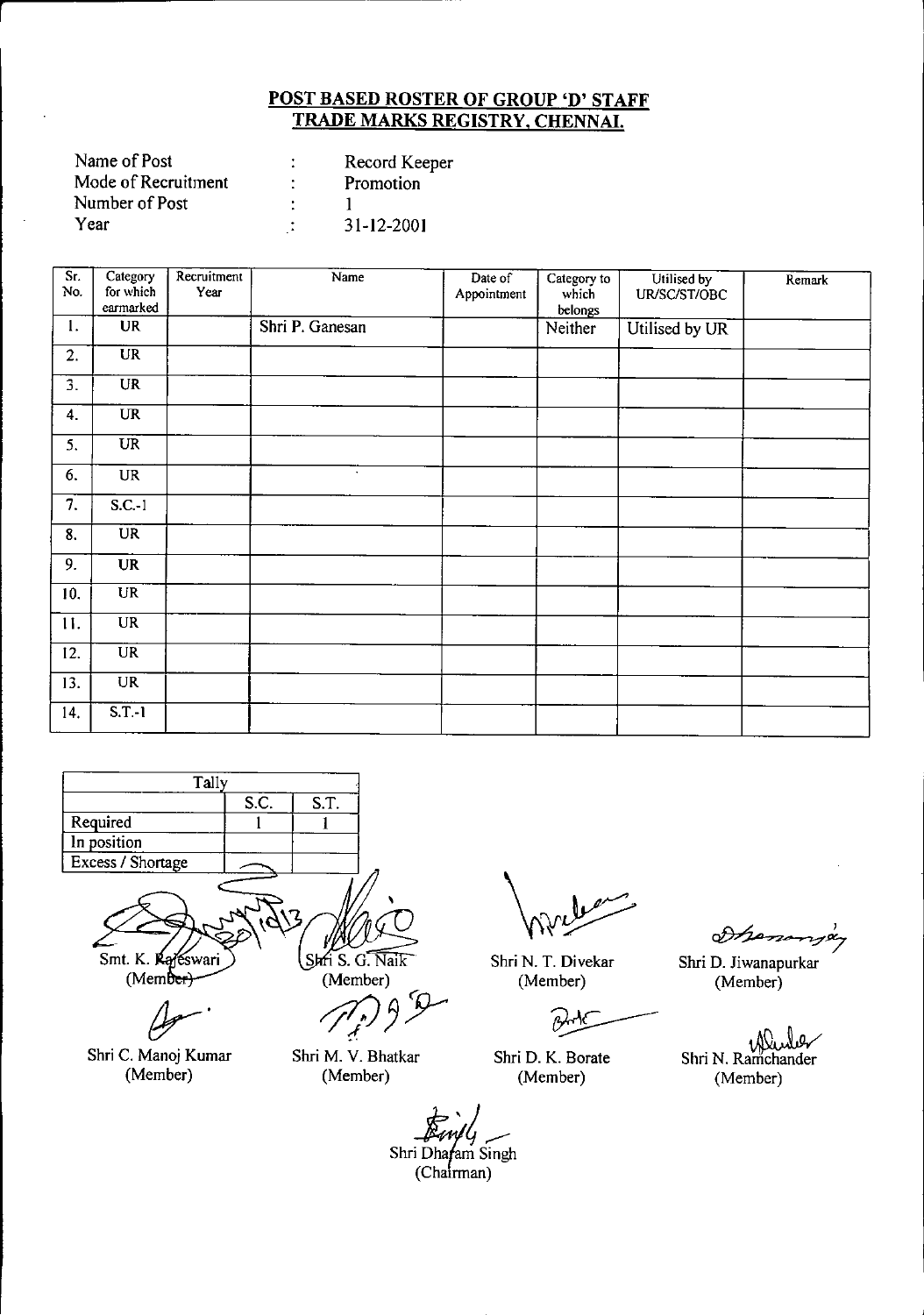| Name of Post        | Record Keeper |
|---------------------|---------------|
| Mode of Recruitment | Promotion     |
| Number of Post      |               |
| Year                | 31-12-2002    |
|                     |               |

| Sr.<br>No. | Category<br>for which<br>earmarked | Recruitment<br>Year | Name            | Date of<br>Appointment | Category to<br>which<br>belongs | Utilised by<br>UR/SC/ST/OBC | Remark |
|------------|------------------------------------|---------------------|-----------------|------------------------|---------------------------------|-----------------------------|--------|
| 1.         | <b>UR</b>                          |                     | Shri P. Ganesan |                        | Neither                         | Utilised by UR              |        |
| 2.         | <b>UR</b>                          |                     |                 |                        |                                 |                             |        |
| 3.         | <b>UR</b>                          |                     |                 |                        |                                 |                             |        |
| 4.         | <b>UR</b>                          |                     |                 |                        |                                 |                             |        |
| 5.         | <b>UR</b>                          |                     |                 |                        |                                 |                             | $\sim$ |
| 6.         | <b>UR</b>                          |                     |                 |                        |                                 |                             |        |
| 7.         | $S.C.-1$                           |                     |                 |                        |                                 |                             |        |
| 8.         | UR                                 |                     |                 |                        |                                 |                             |        |
| 9.         | <b>UR</b>                          |                     |                 |                        |                                 |                             |        |
| 10.        | UR                                 |                     |                 |                        |                                 |                             |        |
| 11.        | <b>UR</b>                          |                     |                 |                        |                                 |                             |        |
| 12.        | $\overline{UR}$                    |                     |                 |                        |                                 |                             |        |
| 13.        | <b>UR</b>                          |                     |                 |                        |                                 |                             |        |
| 14.        | $S$ T-1                            |                     |                 |                        |                                 |                             |        |



 $(Member)$ 

*(Jr'*

Shri C. Manoj Kumar (Member)

ri S. G. Naik (Member)

*rJ7/J:/y~*

Shri M. V. Bhatkar (Member)

Shri N. T. Divekar (Member)

Shri D. K. Borate (Member)

Stamming

Shri D. Jiwanapurkar (Member)

Wurbe Shr; N. Ramchander (Member)

 $\overrightarrow{E_{UV}}$  $\overrightarrow{L}$ <br>Shri Dhafam Singh

*Jaw 4*<br>| Dharam Si<br>(Chairman)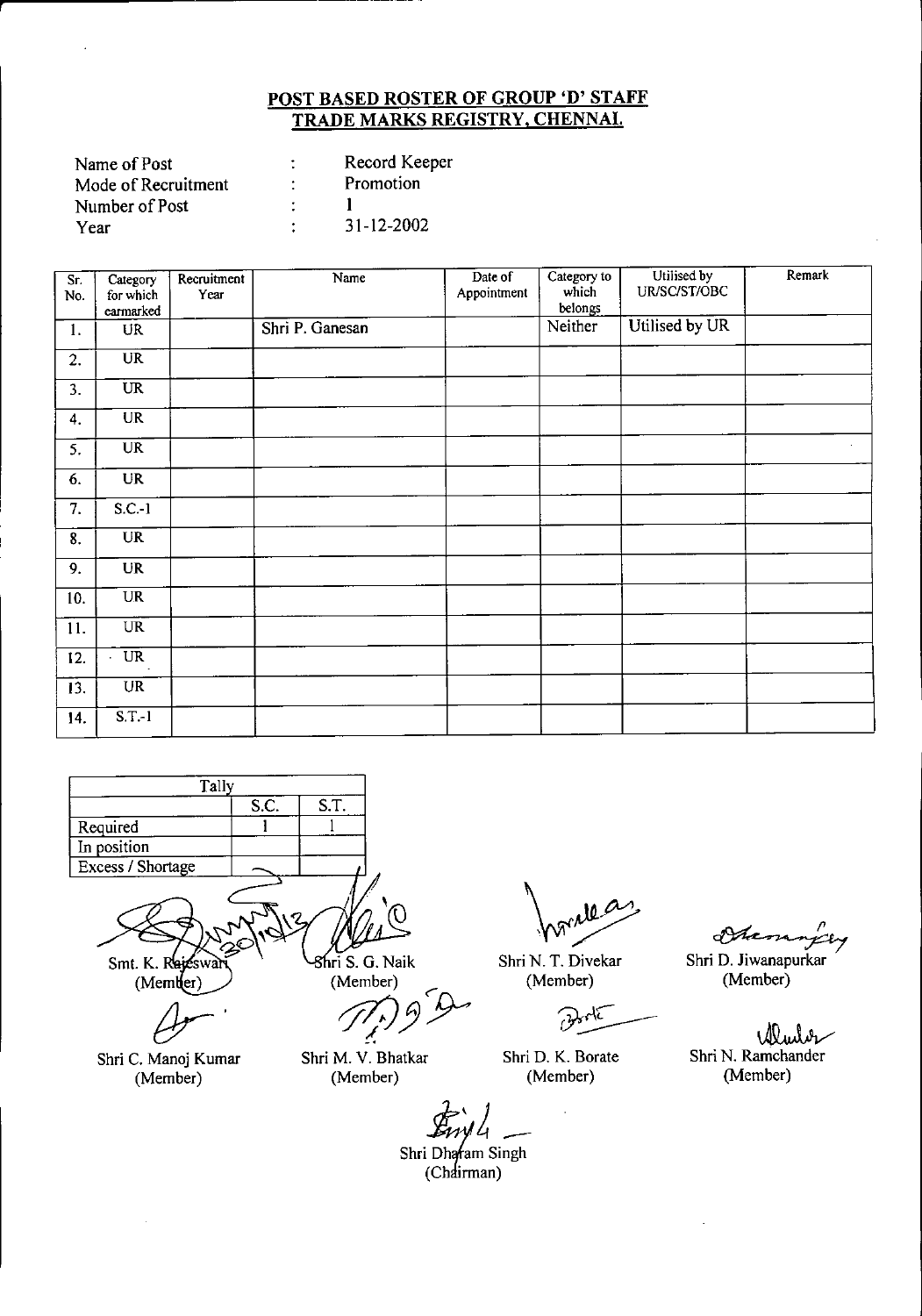| Record Keeper |
|---------------|
| Promotion     |
|               |
| 31-12-2003    |
|               |

| Sr.<br>No. | Category<br>for which<br>earmarked | Recruitment<br>Year | Name                | Date of<br>Appointment | Category to<br>which<br>belongs | Utilised by<br>UR/SC/ST/OBC | Remark       |
|------------|------------------------------------|---------------------|---------------------|------------------------|---------------------------------|-----------------------------|--------------|
| 1.         | <b>UR</b>                          |                     | Shri P. Ganesan     |                        |                                 |                             | Vacated 2002 |
| 2.         | $\overline{\text{UR}}$             | 2003                | Shri A. Syed Gafoor | 09-01-2003             | Neither                         | Utilised by UR              |              |
| 3.         | $\overline{\text{UR}}$             |                     |                     |                        |                                 |                             |              |
| 4.         | <b>UR</b>                          |                     |                     |                        |                                 |                             |              |
| 5.         | <b>UR</b>                          |                     |                     |                        |                                 |                             |              |
| 6.         | <b>UR</b>                          |                     |                     |                        |                                 |                             |              |
| 7.         | $S.C.-1$                           |                     |                     |                        |                                 |                             |              |
| 8.         | $\overline{\text{UR}}$             |                     |                     |                        |                                 |                             |              |
| 9.         | <b>UR</b>                          |                     |                     |                        |                                 |                             |              |
| 10.        | <b>UR</b>                          |                     |                     |                        |                                 |                             |              |
| 11.        | <b>UR</b>                          |                     |                     |                        |                                 |                             |              |
| 12.        | <b>UR</b>                          |                     |                     |                        |                                 |                             |              |
| 13.        | <b>UR</b>                          |                     |                     |                        |                                 |                             |              |
| 14.        | $S.T.-1$                           |                     |                     |                        |                                 |                             |              |



Shri C. Manoj Kumar (Member)

 $\mathcal{P}^{(\text{Member})}_{(t)}$ 

Shri M. V. Bhatkar (Member)

~

Shri N. T. Diveka (Member)

Shri D. K. Borate (Member)

o SAn

.<br>Shri D. Jiwanapurka (Member)

Shri N. Ramchander (Member)

Shri Dharam Singh<br>(Chairman)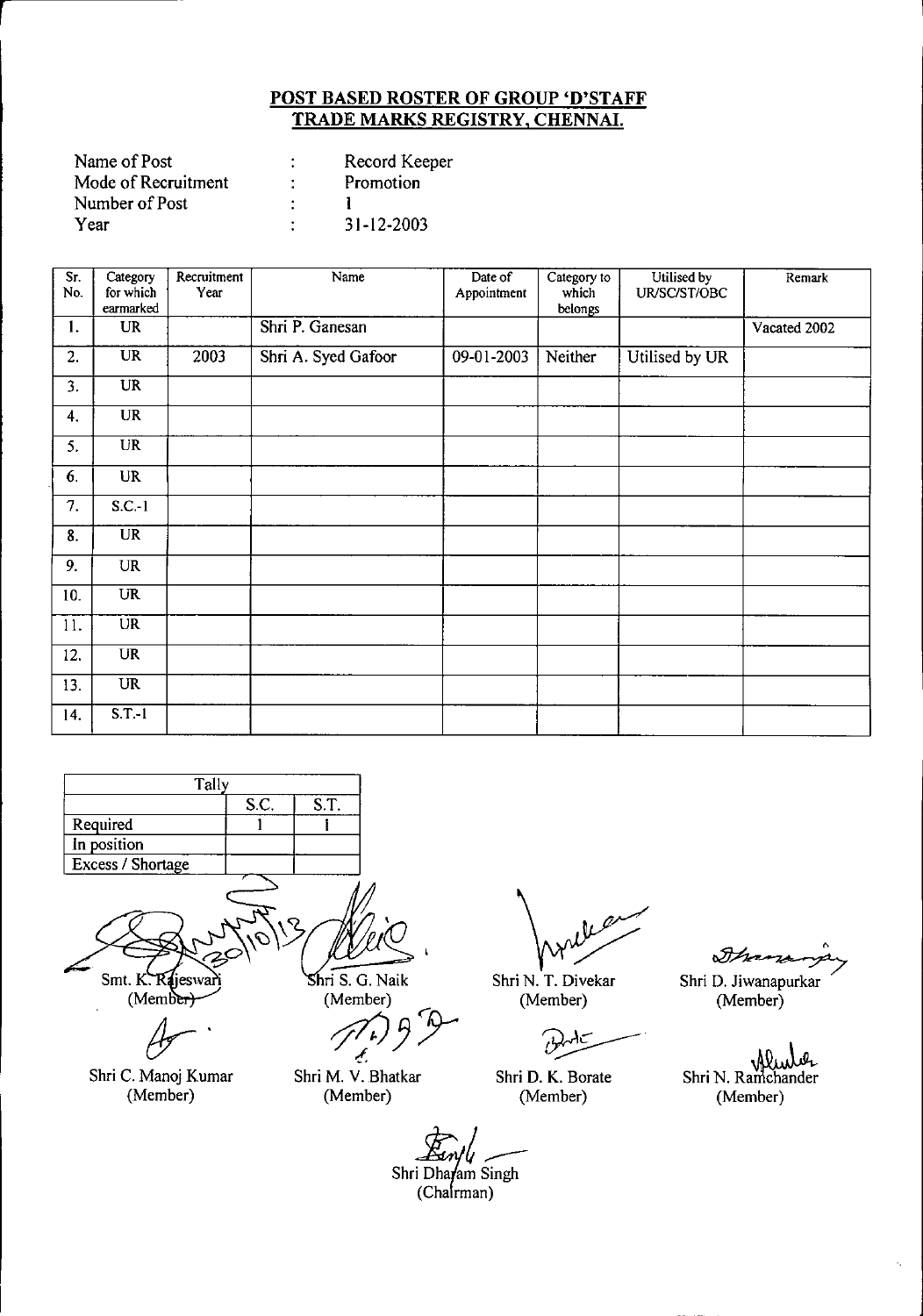| Name of Post        | Record Keeper    |
|---------------------|------------------|
| Mode of Recruitment | Promotion        |
| Number of Post      |                  |
| Year                | $31 - 12 - 2004$ |

r

| Sr.<br>No. | Category<br>for which      | Recruitment<br>Year | Name                | Date of<br>Appointment | Category to<br>which | Utilised by<br>UR/SC/ST/OBC | Remark       |
|------------|----------------------------|---------------------|---------------------|------------------------|----------------------|-----------------------------|--------------|
|            | earmarked                  |                     |                     |                        | belongs              |                             |              |
| 1.         | <b>UR</b>                  |                     | Shri P. Ganesan     |                        |                      |                             | Vacated 2002 |
| 2.         | <b>UR</b>                  | 2003                | Shri A. Syed Gafoor | 09-01-2003             | Neither              | Utilised by UR              |              |
| 3.         | <b>UR</b>                  |                     |                     |                        |                      |                             |              |
| 4.         | <b>UR</b>                  |                     |                     |                        |                      |                             |              |
| 5.         | <b>UR</b>                  |                     |                     |                        |                      |                             |              |
| 6.         | <b>UR</b>                  |                     |                     |                        |                      |                             |              |
| 7.         | $S.C.-1$                   |                     |                     |                        |                      |                             |              |
| 8.         | $\overline{UR}$            |                     |                     | $\bullet$              |                      |                             |              |
| 9.         | <b>UR</b>                  |                     |                     |                        |                      |                             |              |
| 10.        | <b>UR</b>                  |                     |                     |                        |                      |                             |              |
| 11.        | <b>UR</b>                  |                     |                     |                        |                      |                             |              |
| 12.        | $\overline{\text{UR}}$     |                     |                     |                        |                      |                             |              |
| 13.        | <b>UR</b>                  |                     |                     |                        |                      |                             |              |
| 4          | $\overline{\text{S.T.-1}}$ |                     |                     |                        |                      |                             |              |



Smt. K. Rajeswari  $(Member)$ 

Shri C. Manoj Kumar (Member)

 $8$ firi S. G. Naik

(Member)<br>(*1)*<br>*P* .,

Shri M. V. Bhatkar (Member)

 $v<sub>z</sub>$ 

Shri N. T. Divekar (Member)

 $\partial$ 

Shri D. K. Borate (Member)

◆

Shri D. Jiwanapurkar (Member)

Shri N. Ramchander (Member)

Shri Dharam Singh (Chairman)